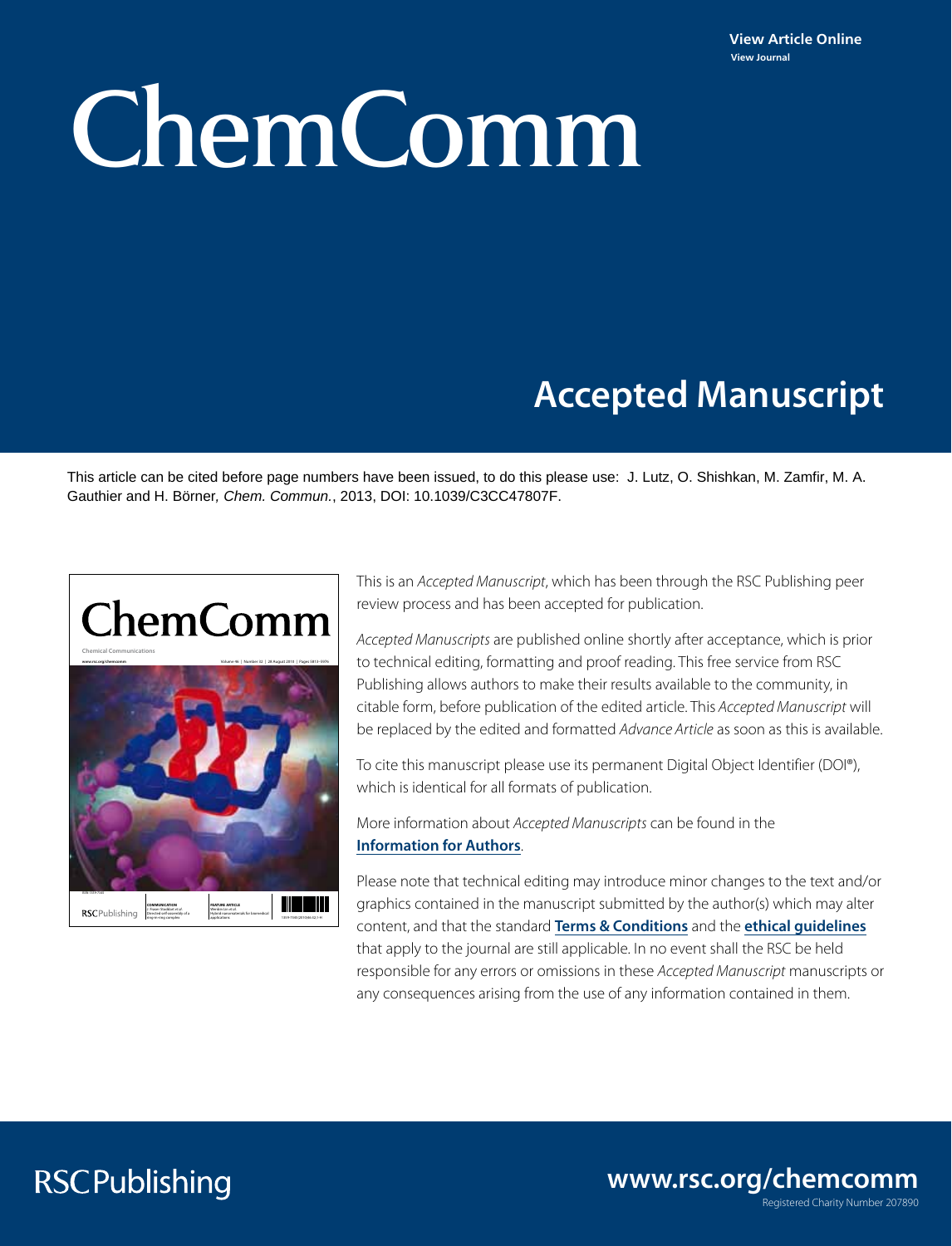www.rsc.org/xxxxxx

# **ARTICLE TYPE**

## **Complex Single-chain Polymer Topologies locked by Positionable Twin Disulfide Cyclic Bridges.**

**Olga Shishkan,<sup>a</sup> Mirela Zamfir,<sup>a</sup> Marc Andre Gauthier,<sup>b</sup> Hans G. Börner,<sup>c</sup> and Jean-François Lutz<sup>a</sup> \*** 

*Received (in XXX, XXX) Xth XXXXXXXXX 20XX, Accepted Xth XXXXXXXXX 20XX*  <sup>5</sup>**DOI: 10.1039/b000000x** 

**Oligomers containing the peptide sequence cysteine-***any***cysteine (CXC) were attached, at specific locations, to a linear chain of polystyrene. The polymer-bound peptide motifs were then oxidized in dilute conditions to afford a complex bio-**<sup>10</sup>**hybrid bi-cyclic topology via intramolecular twin disulfide bridge formation.**

It is well known that stereoregular biopolymers such as proteins and RNA fold into compact, ordered conformations exhibiting precise functions.<sup>1</sup> The simplest features of biopolymer folding <sup>15</sup>have been recreated in laboratory conditions using foldamers that are, in most cases, monodisperse stereoregular oligomers.<sup>2</sup> In contrast, atactic polymer chains typically adopt random coil conformations in dilute solution. However, it has been shown in recent years that amorphous random coils can nevertheless be <sup>20</sup>constrained into more defined structures by means of intramolecular chemistry.<sup>3</sup> For example, single-chain globular nanoparticles can be obtained by random intramolecular covalent crosslinking, as shown by Hawker and others.<sup>4</sup> Single-chain globular compaction can also be obtained using cooperative non-Published on 04 December 2013. Downloaded by Humboldt-Universität zu Berlin on 09/12/2013 17:30:02. **[View Article Online](http://dx.doi.org/10.1039/c3cc47807f) DOI: 10.1039/C3CC47807F**

- 25 covalent interactions as first introduced by Meijer and coworkers.<sup>5</sup> This approach is versatile and allows isotropic<sup>5</sup> or directional<sup>6</sup> compaction of random coils. Thus, although relying on atactic backbones, interesting secondary or pseudo-tertiary structures have been described.<sup>6-7</sup>
- 30 The Lutz group has recently extended the effort to create more precisely defined and folded synthetic macromolecules by placing covalent bridges at specific positions along the polymer chain.<sup>8</sup> This strategy is inspired by natural proteins, which employ precisely positioned covalent bridges, such as disulfide
- 35 bonds, to reduce their conformational space. In this approach, reactive groups are positioned at specific locations along the polymer backbone using a sequence-controlled polymerization process.<sup>9</sup> For instance, the controlled radical copolymerization of styrene with functional *N*-substituted maleimides was used to
- $40$  synthesize such reactive precursors.<sup>10</sup> This method does not lead to perfectly sequence-defined polymers but allows inclusion of discrete functional patches in atactic polystyrene chains. These local reactive groups are subsequently reacted intramolecularly to form precisely folded polymer topologies. For example,
- 45 positionable covalent bridges formed by intramolecular azidealkyne 1,3-dipolar Huisgen cycloaddition, alkyne-alkyne Glaser coupling or amine/activated ester chemistry have been described.<sup>8</sup>

The positionable crosslinks reported to date are permanent

- covalent bonds which, unlike those found in proteins, are not <sup>50</sup>dynamic and do not respond to environmental conditions. In the present work, a redox-responsive cyclic peptide was exploited to form complex bio-hybrid macromolecular topologies. Gauthier, Leroux and co-workers have recently reported that the short tripeptide cysteine-*any*-cysteine (CXC) is of strong interest for
- $55$  folding peptides into multicyclic species.<sup>11</sup> Indeed, as shown in Scheme 1, CXC motifs can be easily oxidized into a 22 membered cyclic dimer closed by two disulfide bridges. Interestingly, the dimer formation is specific, orthogonal to single-cysteine residues, $11$  and highly favored as compared to 60 oligomerization.<sup>12</sup>



**Scheme 1.** Oxidation of two CXC motifs into a twin disulfide cycle. For clarity, only the parallel adduct is displayed.



65 **Fig. 1.** General strategy studied in the present work for folding welldefined linear polymers, prepared by sequence-controlled nitroxide mediated copolymerization, into defined bicyclic topologies. Experimental conditions: (*i*) RT, NMP, (*ii*) TFA, (*iii*) O<sub>2</sub>, RT, NMP.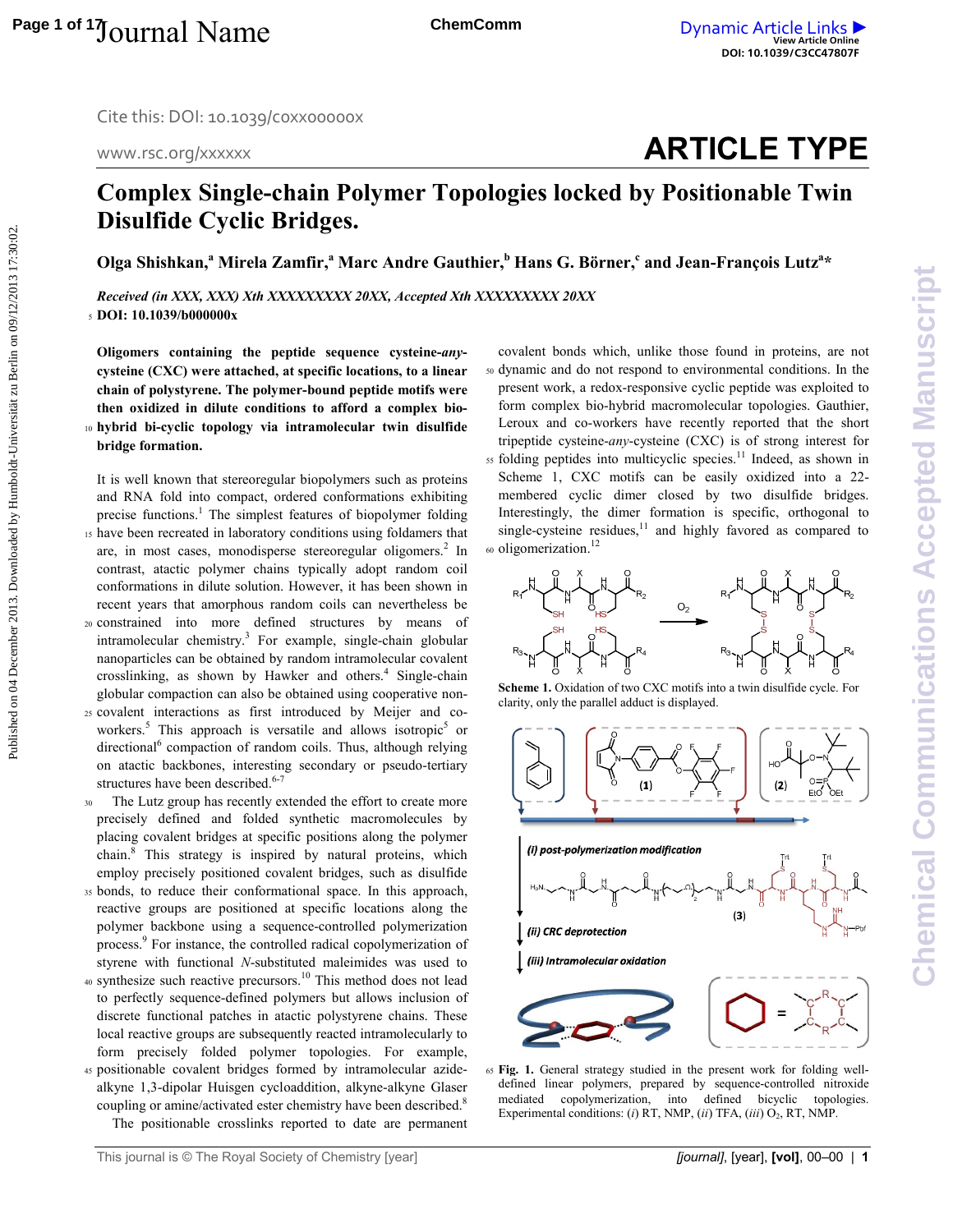| Table 1. Kinetic data recorded for the nitroxide mediated copolymerization of styrene with pentafluorophenyl 4-maleimidobenzoate 1. <sup>a</sup> |
|--------------------------------------------------------------------------------------------------------------------------------------------------|
|--------------------------------------------------------------------------------------------------------------------------------------------------|

|                    |                       |                             |        |      | Alk. $t_{\text{add }1}$ $\lceil \text{min} \rceil^c$ $t_{\text{add }2}$ $\lceil \text{min} \rceil^c$ $t_1 \lceil \text{min} \rceil^d$ conv.g at $t_1$ conv.g at $t_{\text{add }2}$ $\lceil \text{min} \rceil^t$ conv.g at $t_2$ $\lceil \text{min} \rceil^t$ conv.g at $t_2$ $\lceil \text{min} \rceil^g$ conv.g at $t_{\text{end}}$ $\l$ |     |      |     |      |      | $M_{\rm n\,theo}$ <sup>1</sup> | $M_{\rm w}/M_{\rm n}^{\rm n}$ |
|--------------------|-----------------------|-----------------------------|--------|------|-------------------------------------------------------------------------------------------------------------------------------------------------------------------------------------------------------------------------------------------------------------------------------------------------------------------------------------------|-----|------|-----|------|------|--------------------------------|-------------------------------|
|                    | <b>P1</b> 2 0 (1 Eq.) | $46(1 \text{ Eq.}) \quad 6$ |        | 0.12 | 0.51                                                                                                                                                                                                                                                                                                                                      | 52  | 0.54 | 100 | 0.70 | 9070 | 8440                           | 1.16                          |
|                    | <b>P2</b> 2 0 (1 Eq.) | 75 (1 Eq.) 8                |        | 0.17 | 0.63                                                                                                                                                                                                                                                                                                                                      | 84  | 0.68 | 115 | 0.71 | 9930 | 8540                           | 1.14                          |
|                    | <b>P3</b> 2 0 (1 Eq.) | $163(1 \text{ Eq.})$ 14     |        | 0.09 | 0.63                                                                                                                                                                                                                                                                                                                                      | 175 | 0.64 | 185 | 0.69 | 8640 | 8330                           | 1.13                          |
|                    | $P4 \t2 \t21 (1 Eq.)$ | 71 (1 Eg.)                  | -30    | 0.32 | 0.55                                                                                                                                                                                                                                                                                                                                      | 80  | 0.59 | 124 | 0.72 | 9250 | 8650                           | 1.16                          |
| P <sub>5</sub> 4 - |                       | $60(2)$ Eq.)                | $\sim$ |      | 0.48                                                                                                                                                                                                                                                                                                                                      | 71  | 0.55 | 90  | 0.60 | 8520 | 7670                           | 1.18                          |

<sup>a</sup> Experimental conditions: styrene/anisole 2/1 v:v, 120°C in all cases except for Entry 3 at 115°C; [Styrene]/[Alk] = 100:1; <sup>*b*</sup> Alk. Means alkoxyamine; <sup>*c*</sup> Times at which the first and second addition of **1** were performed. The molar equivalents in brackets indicate the added amount of **1**. *<sup>d</sup>* Time at which full conversion of 1 was observed after the first addition.  $e$  Styrene conversions calculated from  $H$  NMR spectra;  $f$  Time at which full conversion of 1 was observed after the second addition. <sup>*s*</sup> Final polymerization time; <sup>*h*</sup> Measured by SEC in THF; <sup>*i*</sup> M<sub>n theo</sub> =  $M_{A1k}$  +  $M_S$  conv. <sub>S</sub>[S]/[Alk] +  $M_1$  conv. 1 [1]/[Alk.].

<sup>5</sup>It was therefore tempting to investigate CXC motifs for preparing multicyclic synthetic polymers. In the present study, an oligomer containing the cysteine-arginine-cysteine (CRC) sequence was attached at specific locations on atactic polystyrene backbones and used to form intramolecular covalent bridges. A four step <sup>10</sup>strategy was studied to prepare the bio-hybrid bi-cyclic topologies, as depicted in Fig. 1. Well-defined reactive precursors were first synthesized by sequence-controlled copolymerization of styrene with pentafluorophenyl 4-maleimidobenzoate **1**. It was shown in a previous study that the latter monomer can be 15 positioned at chosen locations along polystyrene chains.<sup>13</sup> After polymerization, the activated pentafluorophenyl ester functions of the sequence-controlled copolymer were reacted with the terminal primary amine function of the protected CRC tripeptide derivative **3**. The obtained conjugates were then deprotected and <sup>20</sup>oxidized in dilute solution. The folded polymers were characterized by SEC – one of the most widely used techniques to characterize the change of hydrodynamic volume that occurs when linear polymers are intramolecularly compacted.<sup>14</sup> In general, cyclic polymer topologies exhibit smaller hydrodynamic <sup>25</sup>radius (i.e. higher elution volumes) than linear analogues of comparable molecular weight.<sup>15</sup> **Table 1.** Kinnis dua recented for the interdependent and interest via hystem via hystem (and interdependent and interdependent interdependent interdependent interdependent interdependent interdependent interdependent int

 Five sequence-controlled copolymers of styrene and **1** were prepared by nitroxide mediated polymerization (Table 1). In most experiments, the commercial alkoxyamine BlocBuilder MA® **2** <sup>30</sup>was used to initiate and control the radical copolymerization. Two local pentafluorophenyl ester functional sites were included in the chains by adding one molar equivalent of **1** twice during the polymerization of a large excess of styrene. This simple kinetic method allows placement of reactive the groups virtually

- 35 anywhere along the growing polymer chain.<sup>10e</sup> Alternatively, symmetric microstructures were synthesized using a bifunctional alkoxyamine (**4** in ESI). In this case, the polystyrene chains grow simultaneously in two directions, and therefore two molar equivalents of **1** are added at a given time of the polymerization
- 40 to afford two individual functional sites.<sup>8a</sup> In all cases, monitoring of the copolymerization kinetics by  $H$  NMR spectroscopy (Figures S1-S5, ESI) evidenced the precise incorporation of **1** in narrow regions of the formed polystyrene chains. Moreover, after purification and isolation, the synthesized copolymers exhibited
- <sup>45</sup>narrow molecular weight distributions and controlled molecular weights in agreement with theoretical predictions (Table 1). The presence of pentafluorophenyl ester groups on the purified copolymers was also confirmed by  $^{19}$ F NMR spectroscopy (data not shown) via the characteristic peaks at -153, -159 and -163

50 ppm.

 The sequence-controlled copolymers were then reacted with CRC oligomer **3** by activated ester/amide chemistry.<sup>16</sup> The quantitative conversion of the pentafluorophenyl ester groups of the copolymers into secondary amides was confirmed by FT-IR,  $15<sup>1</sup>H$  NMR and  $1<sup>9</sup>F$  NMR spectroscopy. In all cases, the characteristic signals of the pentafluorophenyl moieties could not be detected anymore in the <sup>19</sup>F NMR spectra of the modified polymers, and FT-IR clearly evidenced the formation of amide bonds. In addition, the signal due to the aromatic protons of  $60$  pentafluorophenyl 4-succinimidobenzoate at 8.2 ppm fully vanished from all  ${}^{1}$ H NMR spectra and was replaced by a new signal at 7.8 ppm as well as other peaks characteristic of the CRC moieties (Figure S6, ESI).

 The formed CRC-polymer conjugates were also characterized  $65$  by size exclusion chromatography (SEC) in THF,  $CH_2Cl_2$  and DMF; the last two solvents being the most appropriate for solubilizing these chemically heterogeneous macromolecules. For instance, Figure S7 shows typical chromatograms obtained by DMF SEC before and after conjugation with **3**. An apparent  $\pi$ <sup>0</sup> molecular weight increase of about 3300 g·mol<sup>-1</sup> was observed and roughly corresponds to the attachment of 2 units of **3** per copolymer.



<sup>75</sup>**Fig. 2.** SEC chromatograms recorded in CH2Cl2 before (blue trace) and after (red trace) double cyclization by oxidation. These measurements correspond to polymers derived from precursor **P3** in Table 1.

 In a subsequent step, removal of the protecting groups present on the CRC-polymer was achieved with TFA and confirmed by <sup>80</sup> <sup>1</sup>H NMR spectroscopy (Figure S8). For instance, signals due to the trityl protecting groups of the cysteine residues fully vanished at 7.41 and 7.26 ppm and a positive Ellman's test confirmed the

**Chemical Communications Accepted Manuscript**

Chemical

**Communications Accepted Manuscript**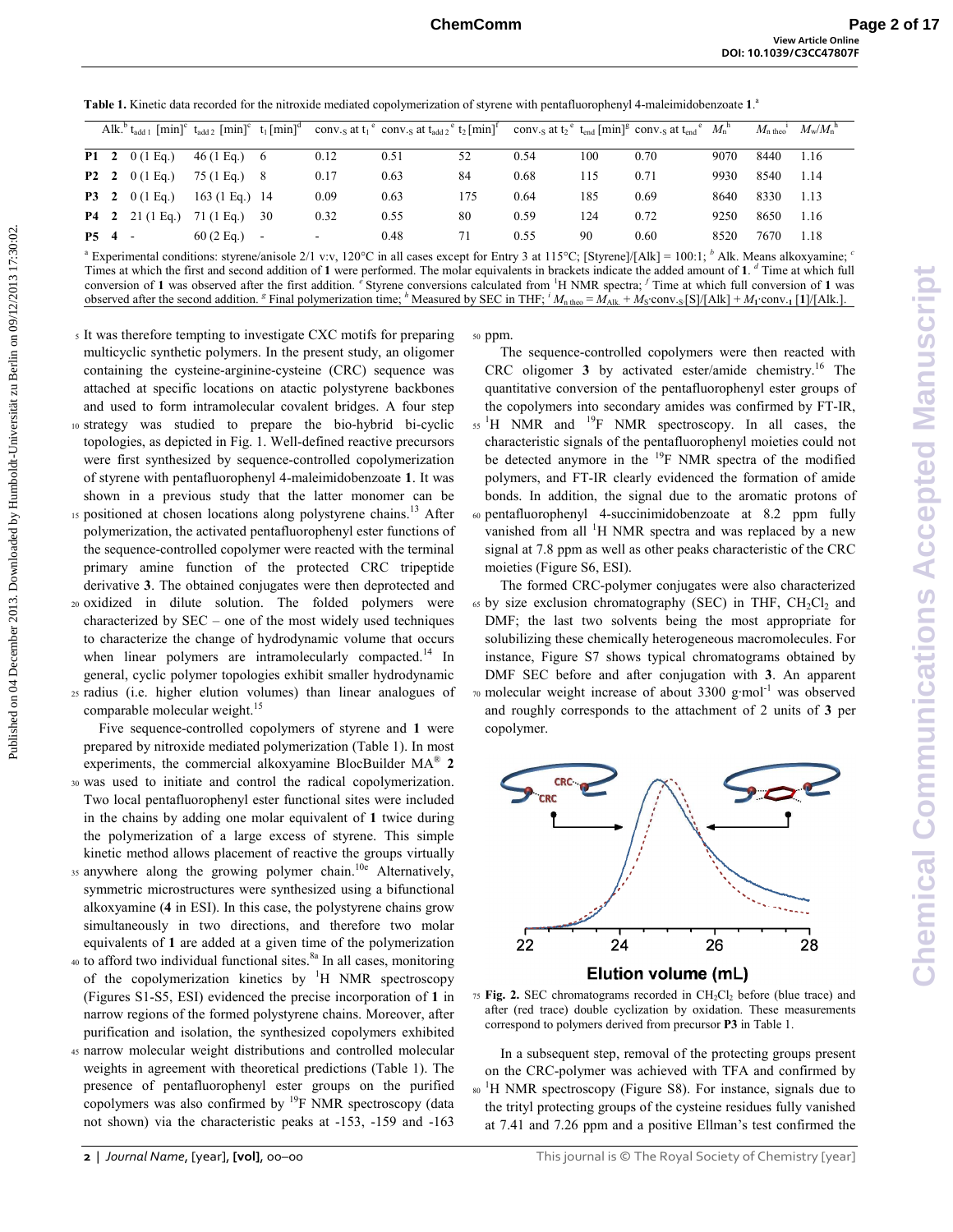- From their fully deprotected state, the polymers were allowed to fold spontaneously by incubation as a dilute solution in NMP saturated with air (by bubbling). The folding process was s monitored by SEC in  $CH_2Cl_2$ , <sup>1</sup>H NMR spectroscopy and by Ellman's test. The SEC chromatograms clearly evidenced intramolecular cyclization (Fig. 2). Indeed, after oxidation, the polymers were detected at higher elution volume than the parent CRC-polymer conjugates. As mentioned above, such a shift in 10 elution volume is characteristic of a hydrodynamic volume reduction due to intramolecular cyclization.<sup>14</sup> It should be however noted that a small fraction of the chains may not be folded as shown in Fig. 1. Due to chain-to-chain deviations in composition that are inherent to our sequence-controlled  $15$  copolymerization method,  $10e$ some chains can be monofunctionalized and may not fold. In addition, intermolecular reactions may occur during the oxidation step. However, only small high molecular weight shoulders were observed in these experiments, thus suggesting a limited amount of defects due to **Puesence of five their gaoups on the otherine playments.** Proximing Separation (Figure 2013) and a positive separation of  $\frac{1}{2}$  and a positive separation of  $\frac{1}{2}$  and a positive separation of  $\frac{1}{2}$  and  $\frac{1}{$ 
	- <sup>20</sup>intermolecular CRC dimerization. Furthermore, Ellman's tests were negative, thus confirming the disappearance of the free thiol functions. All these experimental results account for the formation of complex cyclized topologies. It should however be noted that both parallel and antiparallel CRC dimerization may
	- <sup>25</sup>occur in these systems, but these could not be distinguished experimentally. Nevertheless, the double cyclic topology of these folded macromolecules can be precisely controlled. Indeed, the sequence controlled copolymerization approach, used for the synthesis of the linear precursors, allows control over ring size
	- <sup>30</sup>and external arms sizes. Intramolecular cyclization was clearly observed for precursors with diverse microstructures (Figure S9 in ESI).

## **Conclusions**

- In summary, twin disulfide 22-membered rings were studied as 35 positionable bridges for the guided folding of atactic polystyrene chains. Complex bio-hybrid bi-cyclic topologies were obtained by reacting intramolecularly linear precursors containing positionable CRC motifs. Efficient and reagent free folding was observed in all studied cases. In particular, in the studied <sup>40</sup>conditions, intramolecular cyclization was found to be favored as compared to intermolecular reactions. These results confirm that CXC oligomers are highly specific self-associating motifs and emphasize the relevance of these tripeptides for advanced
- macromolecular engineering. This study also paves the way for 45 designing future water soluble multi-cyclic bio-hybrids,  $17$  e.g. for enhancing the therapeutic potential of peptide drugs. $18$

## **Notes and references**

- *<sup>a</sup>Precision Macromolecular Chemistry Group, Institut Charles Sadron, 23 rue du Loess, BP84047, 67034 Strasbourg Cedex 2, France. Fax: +33*  <sup>50</sup>*3 88 41 40 99; Tel: + 33 88 41 40 16; E-mail: jflutz@unistra.fr*
- *<sup>b</sup>Institut National de la Recherche Scientifique, Energie, Materiaux, Telecommunications Research Center, 1650 boul. Lionel-Boulet, Varennes (Québec) J3X 1S2, Canada.*
- *<sup>c</sup>Humboldt-Universität zu Berlin, Department of Chemistry / Laboratory*  <sup>55</sup>*for Organic Synthesis of Functional Systems, Brook-Taylor-Str. 2, 12489 Berlin, Germany.*

† Electronic Supplementary Information (ESI) available: Experimental part, Figures S1-S9. See DOI: 10.1039/b000000x/

- The research leading to these results has received funding from the <sup>60</sup>European Research Council under the European Union's Seventh Framework Program (FP7/2007-2013) / ERC grant agreement n°258593. O. S. is supported by a grant of the University of Strasbourg. J.F.L also thanks the CNRS, the icFRC and the LabEx CSC for financial support. The authors acknowledge Katharina Linkert (Humboldt University) for <sup>65</sup>the synthesis of the CRC oligomer **3**, Laurence Oswald (Institut Charles Sadron) for the synthesis of the bifunctional alkoxyamine **4** as well as Odile Gavat and Catherine Foussat (Institut Charles Sadron) for the SEC measurements.
- 1. a) M. Ouchi, N. Badi, J.-F. Lutz, M. Sawamoto, *Nat. Chem*, 2011, **3**, <sup>70</sup>917; b) H. G. Börner, *Prog. Polym. Sci.*, 2009, **34**, 811.
- 2. a) G. Guichard and I. Huc, *Chem. Commun.*, 2011, **47**, 5933; b) E. Yashima, K. Maeda, H. Iida, Y. Furusho, K. Nagai, *Chem. Rev.*, 2009, **109**, 6102.
- 3. a) J.-F. Lutz, *Kobunshi*, 2013, **62**, 509; b) D. E. Lonsdale and M. J. <sup>75</sup>Monteiro, *Chem. Commun.*, 2010, **46**, 7945; c) N. Sugai, H. Heguri, T. Yamamoto, Y. Tezuka, *J. Am. Chem. Soc.*, 2011, **133**, 19694; d) T. Yamamoto and Y. Tezuka, *Polym. Chem.*, 2011, **2**, 1930.
- 4. a) E. Harth, B. Van Horn, V. Y. Lee, D. S. Germack, C. P. Gonzales, R. D. Miller, C. J. Hawker, *J. Am. Chem. Soc.*, 2002, **124**, 8653; b) B.
- <sup>80</sup>S. Murray and D. A. Fulton, *Macromolecules*, 2011, **44**, 7242; c) O. Altintas and C. Barner-Kowollik, *Macromol. Rapid Commun.*, 2012, **33**, 958; d) B. T. Tuten, D. M. Chao, C. K. Lyon, E. B. Berda, *Polym. Chem.*, 2012, **3**, 3068; e) P. T. Dirlam, H. J. Kim, K. J. Arrington, W. J. Chung, R. Sahoo, L. J. Hill, P. J. Costanzo, P. Theato, K. Char, J. <sup>85</sup>Pyun, *Polym. Chem.*, 2013, **4**, 3765.
- 5. E. B. Berda, E. J. Foster, E. W. Meijer, *Macromolecules*, 2010, **43**, 1430.
- 6. T. Mes, R. van der Weegen, A. R. A. Palmans, E. W. Meijer, *Angew. Chem., Int. Ed.*, 2011, **50**, 5085.
- <sup>90</sup>7. a) T. Terashima, T. Mes, T. F. A. De Greef, M. A. J. Gillissen, P. Besenius, A. R. A. Palmans, E. W. Meijer, *J. Am. Chem. Soc.*, 2011, **133**, 4742; b) N. Giuseppone and J.-F. Lutz, *Nature*, 2011, **473**, 40; c) N. Hosono, M. A. J. Gillissen, Y. Li, S. S. Sheiko, A. R. A. Palmans, E. W. Meijer, *J. Am. Chem. Soc.*, 2013, **135**, 501; d) J. <sup>95</sup>Romulus and M. Weck, *Macromol. Rapid Commun.*, 2013, n/a.
- 8. a) B. V. K. J. Schmidt, N. Fechler, J. Falkenhagen, J.-F. Lutz, *Nat. Chem.*, 2011, **3**, 234; b) M. Zamfir, P. Theato, J.-F. Lutz, *Polym. Chem.*, 2012, **3**, 1796.
- 9. a) J.-F. Lutz, M. Ouchi, D. R. Liu, M. Sawamoto, *Science*, 2013, **341**, <sup>100</sup>628; b) N. Badi and J.-F. Lutz, *Chem. Soc. Rev.*, 2009, **38**, 3383; c) J.-F. Lutz, *Nature Chem.*, 2010, **2**, 84; d) J.-F. Lutz, *Polym. Chem.*, 2010, **1**, 55.
- 10. a) S. Pfeifer and J.-F. Lutz, *J. Am. Chem. Soc.*, 2007, **129**, 9542; b) S. Pfeifer and J.-F. Lutz, *Chem. Eur. J.*, 2008, **14**, 10949; c) J.-F. Lutz,
- <sup>105</sup>B. V. K. J. Schmidt, S. Pfeifer, *Macromol. Rapid Commun.*, 2011, **32**, 127; d) M. Zamfir and J.-F. Lutz, *Nat Commun*, 2012, 1138; e) J.- F. Lutz, *Acc. Chem. Res.*, 2013.
	- 11. C. Wu, J.-C. Leroux, M. A. Gauthier, *Nat Chem*, 2012, **4**, 1044.
- 12. M. Rauschenberg, S. Bomke, U. Karst, B. J. Ravoo, *Angew. Chem.,*  <sup>110</sup>*Int. Ed.*, 2010, **49**, 7340.
	- 13. a) R. Kakuchi, M. Zamfir, J.-F. Lutz, P. Theato, *Macromol. Rapid Commun.*, 2012, **33**, 54; b) M. Zamfir and J. F. Lutz, in *Progress in Controlled Radical Polymerization: Materials and Applications*, American Chemical Society, 2012, vol. 1101, pp. 1.